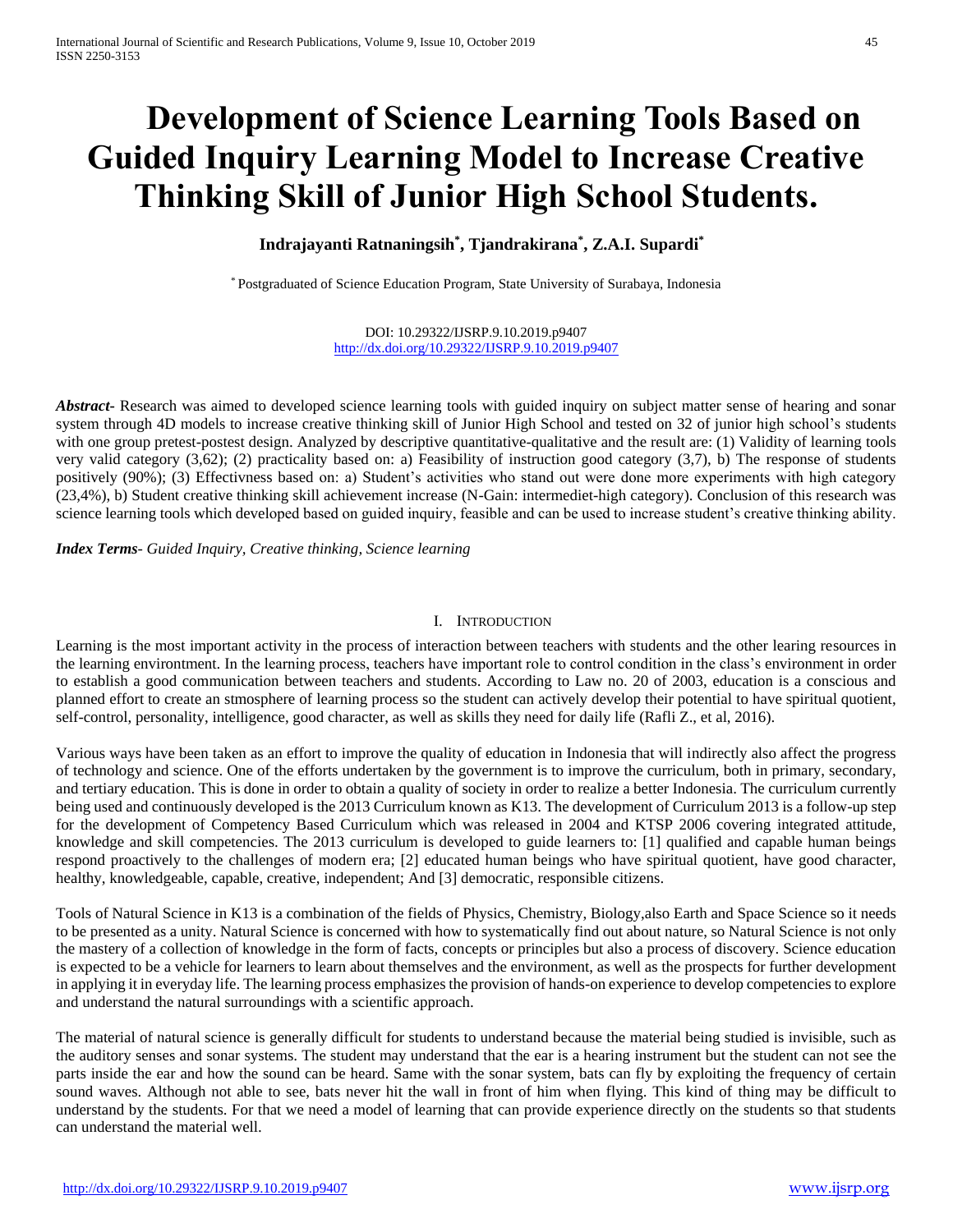One of the learning models that conforms to the principles of the scientific approach is guided inquiry. Guided inquiry is a learning model that focuses on the process of thinking of learners. In this model the teacher only provides questions or problems as a stimulus and learners can freely arrange steps to answer questions or solve problems (Djamarah, S. B. and Aswan Zain, 2010).

#### II. METHODS

This research is a developmental research of 4D model to develop learning tools covering Syllabus, Learning Implementation Plan (RPP), Student Textbook (BAS), Student Worksheet (LKS), and Creative Thinking Skill Test. Target of the research was 32 junior high school students of class VIII on academic year 2018-2019. Research, development and validation of instructional media is done at State University of Surabaya and implemented in SMP PGRI 1 Buduran Sidoarjo, East Java, Indonesia.

The variables to be observed in this study are the validity of the learning tools, practicality of learning tools which include the implementation of learning and student activities, the effectiveness of the learning tools which include student response and the ability to creative thinking. The data analysis technique uses descriptive qualitative. The data obtained were analyzed with an average score of each aspect translated into categories.

#### III. RESULT AND DISCUSSION

Based on results of data research, application of science learning tools based on guided inquiry learning model to increase creative thinking skill of junior high school students indicated that:

# *A. Validity of The Learning Tools*

Learning tools that have been developed include Syllabus, Learning Implementation Plan (RPP), Student Textbook (BAS), Student Worksheet (LKS), and Creative Thinking Skill Test (KBK) were validated by two validators. The data analysis techniques of the validation of learning tools use qualitative descriptive. The data obtained were analyzed with an average score of each aspect.The results of the validation can be seen in *Figure 1* below:



*Figure 1*. Validation Result of The Learning Tools

Based on *Figure 1* above it can be seen that the learning tools developed has obtained very valid results which score 3,62 (Ratumanan & Laurens, 2006). This is because the preparation of learning tools is in accordance with the guidelines given by the government.

#### *B. Implementation of The Learning Tools*

The implementation is carried out three times in the same class by using the previously validated Learning Implementation Plan (RPP),. In the implementation process there are two observer teachers who will provide an assessment during the learning process. The results of the implementation of the learning tools can be seen in *Figure 2* below:

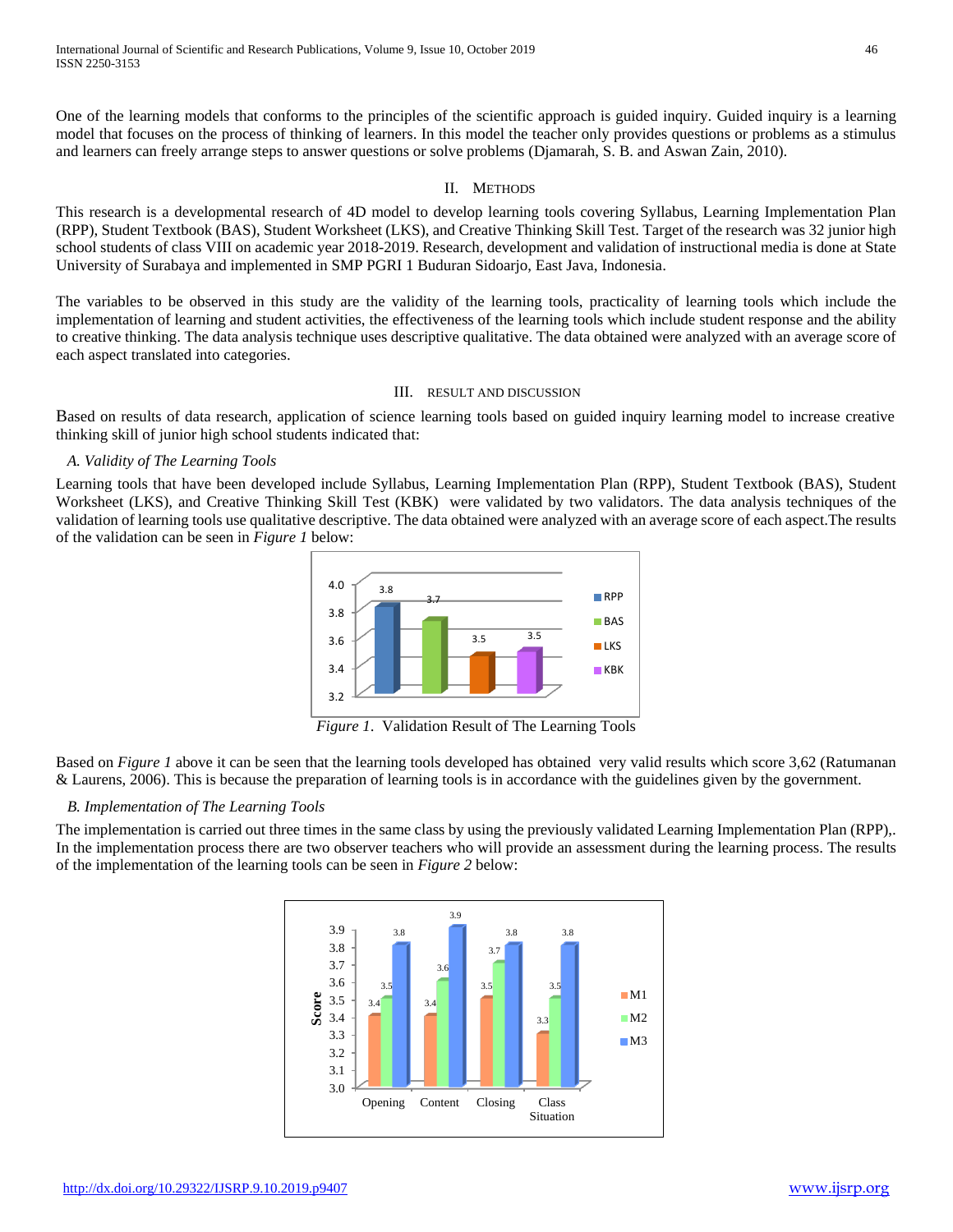# *Figure 2.* Implementation of The Learning Tools

The activities and steps listed in the RPP can be implemented in good category with an average RPP reliability of 98.1%. This shows that in the implementation of RPP using guided inquiry-based learning tools can be categorized as reliable, because the reliability value  $\geq$  70% so that it can be used in the learning process. The lesson plans developed in this study also contain some actions taken by the teacher to encourage students' ability to think creatively in class, such as encouraging students to think divergently, educating students to be tolerant with differences of opinion in groups and discussions in class, and students are given material, space and time to do creative projects.

# *C*. *Student Activities*

The implementation is carried out three times in the same class by using the previously validated Learning Implementation Plan (RPP),. Same as the implementation process, Student activities observed by two observer teachers who will provide an assessment every 4 minutes during the learning process. The results of the implementation of the learning tools can be seen in *Figure 3* below:



*Figure 3.* Student Activities

Student activities observed during the learning process which include: 1) listening and paying attention to the teacher's explanation; 2) reading student worksheets and books; 3) ask lots of questions or opinions; 4) conducting experiments / observations; 5) do worksheets / complete study assignments; 6) present the results of the experiment; 7) listen and listen to presentations; 8) shows behavior not relevant to learning. Observation Results Student activity by two teachers as observers is that after participating in learning the highest percentage of meetings 1, 2 and 3 is obtained, namely the activity of conducting experiments / observations (23.4%). While the lowest percentage of meetings 1, 2, and 3 namely the activity shows behavior that is not relevant when learning (1.3%). Activities undertaken by students during learning indicate that students carry out activities according to their proportions. The high percentage of activities conducting experiments / observations due to these activities carried out entirely by students with guidance from the teacher, so this causes students to become accustomed to doing these activities. This activity is also in accordance with Vygotsky's theory, the Zone of Proximal Development (ZPD) where students will try to complete tasks in the learning process with adult guidance or with peers so that the task will become easier. Social interaction will be able to maximize students in solving complex problems (Slavin, 2011). Cooperation can remove mental barriers due to limited experience. In the activities carried out by working together the group will progress well because each part of the group will be interconnected in such a way that the knowledge possessed by one person will be an output for others and this output will be an input for others so that they will form a more integrated system. better than if someone worked alone (Johnson, 2012). In the inquiry component students are required to conduct investigations related to the problems given in each meeting. This learning process is based on search and discovery through a systematic thought process (Sanjaya, 2011).

# *D. Creative Thinking Skill*

Creative thinking skill tests are carried out twice before and after learning. Aims to measure student creative thinking skill after learning process. Creative thinking skill test contain 4 description items. First problem variable is fluency (mentioning an error or deficiency in an object or situation), the second problem variable is flexibility (giving an explanation that fits the concept), the third problem variable is originality (expressing an original new idea) and fourth is elaboration (enriching or developing other people's ideas / giving further answers). The result of creative thinking skill test can be seen in *Figure* 4 below: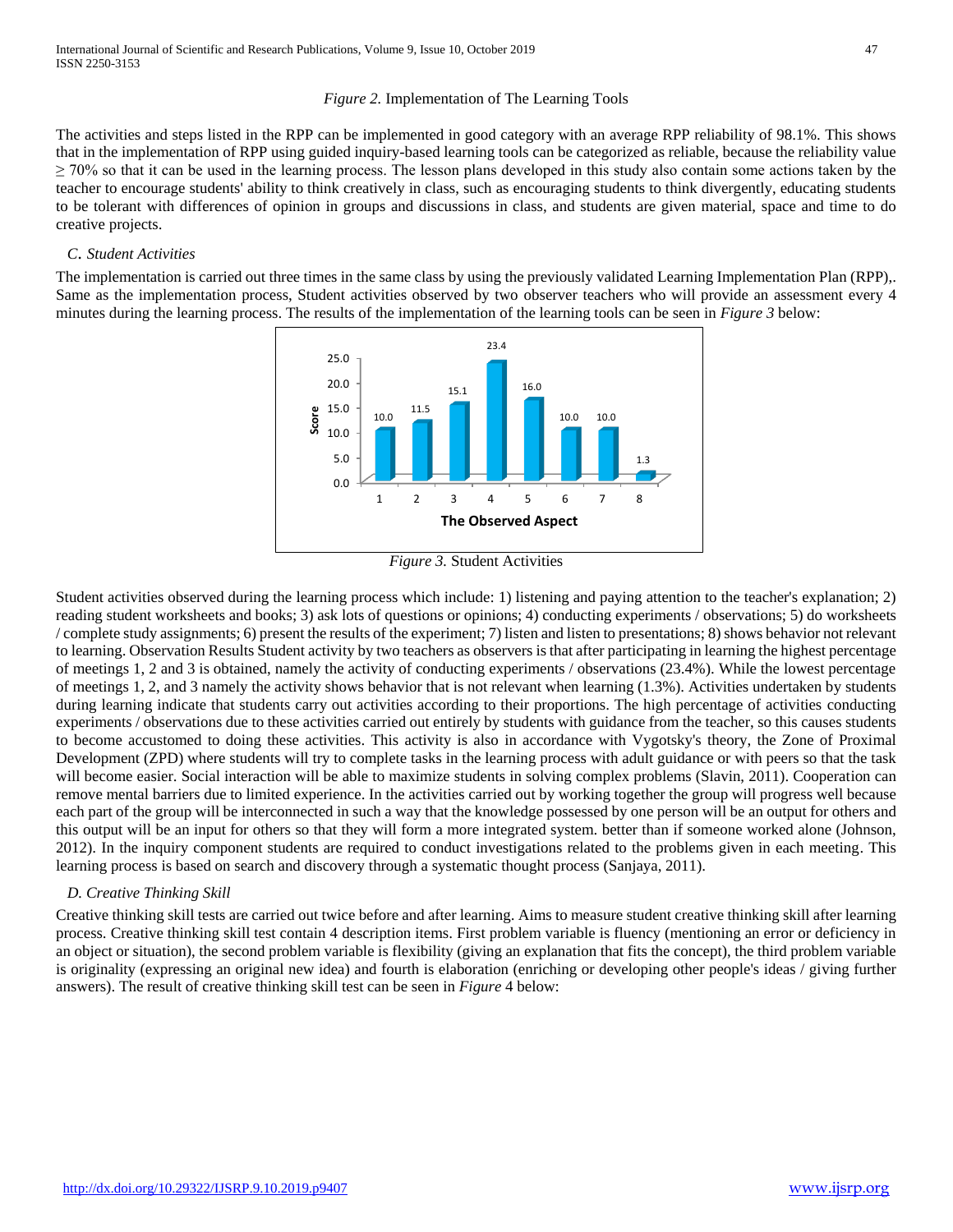

*Figure 4.* Creative Thinking Skill Test Result

The average pre-test score of indicators creative thinking (fluency, flexibility, originality and elaboration) obtained by students is quite low with the category of less creative. This condition occurs because students are not accustomed to giving ideas or reactions in verbal form related to the questions given and the level of originality of ideas and students' elaboration abilities are still low. Students are not accustomed to thinking about things that are outside the general context and thinking in detail and in depth related to learning materials. Most students feel that the creative thinking ability test as tested is new and they have never done it before so that the results obtained are not optimal. The results of the post-test of the four indicators of creative thinking shows that students are included in the Creative category with moderate to high N-gain. These results indicate that the ability of students to think creatively develops after participating in learning by using learning tools that have been developed. The ability to think creatively or divergent thinking is obtained when students are given the opportunity to experiment and explore information and express their opinions.

# *E. Student Respons*

The recapitulation of the results of 32 students' responses to learning activities and learning tools developed with the guided inquiry learning model is presented in *Figure 5* below:



Figure 5. Student Respons

Student responses to the lesson plans that were developed also looked positive by 90% and students' negative responses were 10%. Student responses to the developed creative thinking skills assessment instrument looked positive at 94%. These results are in accordance with the conversion of student response questionnaire data using the Guttman scale ie the interval score of 80% -100% categorized as very strong (Riduwan, 2010).